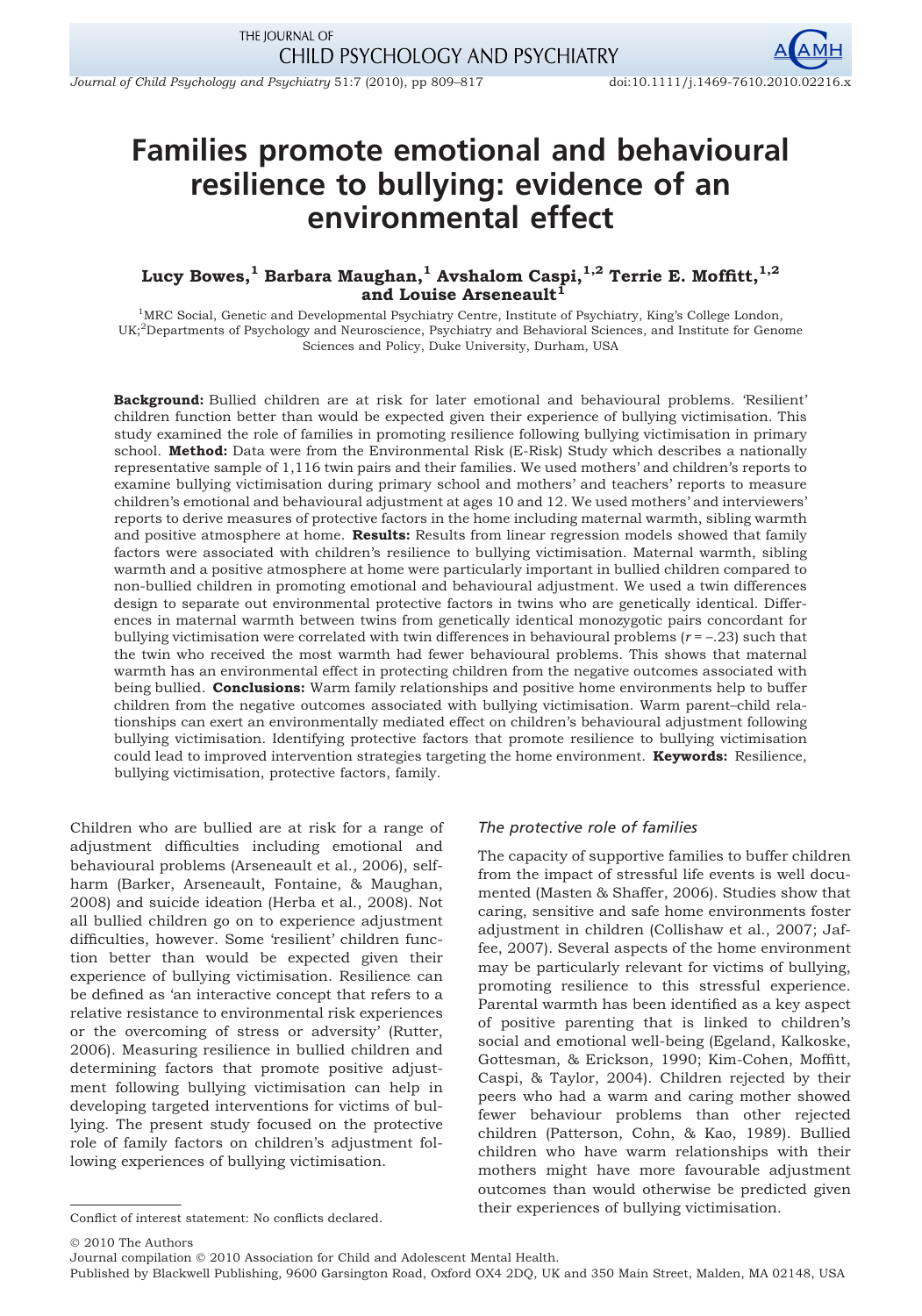Studies have highlighted the role of sibling relationships in child development. After experiencing stressful life events, children who have affectionate relationships with their siblings are less likely to develop emotional problems over time compared to those children without affectionate sibling relationships (Gass, Jenkins, & Dunn, 2007). It is not known whether having a warm sibling relationship has an effect on the association between bullying victimisation and adjustment problems. Siblings may help to buffer children from the negative outcomes of being bullied by providing an additional source of support, possibly in the environment where bullying occurs. The overall atmosphere at home may also be a protective factor against bullied children developing adjustment difficulties. Home environments, in particular the level of routine and organisation, are associated with children's behavioural adjustment over and above other parent relationship measures (Coldwell, Pike, & Dunn, 2006). Having a calm, wellstructured and positive home environment may reduce overall stress levels in bullied children and increase their likelihood of achieving positive adaptation.

Warm relationships within the family and wellstructured home environments are important for positive development in all children even in the absence of exposure to stressful life events. However, having a supportive family may be particularly important for children trying to cope with stressful experiences such as bullying victimisation. This study tests whether the protective effects of family factors on children's emotional and behavioural development are especially relevant following bullying victimisation.

At least two processes may explain the association between protective family factors and children's resilience to bullying. One possibility is that family factors may have a unique, environmentally mediated protective effect on bullied children's resilience. Having supportive families may itself buffer bullied children from developing adjustment difficulties by providing sources of support, alleviating stress or encouraging children to develop coping mechanisms to deal with bullying victimisation. A second possibility is that the association between family factors and children's adjustment following bullying victimisation may reflect genetic influences. For example, parents who provide caring home environments for their children and who have good parenting skills may also pass on to their children genes associated with resilience (Kendler & Baker, 2007). We aimed to investigate whether the protective effect of families on children's resilience to bullying victimisation is environmentally mediated by using a genetically sensitive monozygotic (MZ) twin differences design. This research strategy has unique advantages in being able to separate out environmental protective factors in twins who are genetically identical.

In the present study we used measures of resilience that encompassed adjustment over time following experience of bullying victimisation. We used multiple informants to reduce shared method variance. The study had three main goals. First, we tested whether family factors were associated with children's functioning in terms of emotional and behavioural resilience to bullying victimisation. We examined the protective role of these family factors over and above the effects of covariates including gender, children's cognitive abilities (IQ), socioeconomic status and adjustment difficulties prior to being bullied. Second, as family factors are likely to be important for children's positive development, even in the absence of exposure to stressors, we tested whether family factors were *particularly* important in promoting positive developmental outcomes in bullied children compared to non-bullied children. Third, focusing on a subgroup of MZ twins (allowing us to hold the effect of genetic factors constant between individuals), we tested whether protective factors in the family had an environmentally mediated effect in promoting children's positive adjustment following bullying victimisation. Observed effects cannot be due to genetic mediation because the two twins within the MZ pair do not differ genetically.

# Methods

Participants were members of the Environmental Risk (E-Risk) Longitudinal Twin Study, which tracks the development of a birth cohort of 2,232 children. The E-Risk sample was drawn from a larger 1994–1995 birth register of twins born in England and Wales (Trouton, Spinath, & Plomin, 2002). In 1999–2000 1,116 families with same-sex twins who were 5 years old (93% of those eligible) participated in home-visit assessments, forming the base cohort for the E-Risk Longitudinal Twin Study. Details of sample construction are reported elsewhere (Moffitt & the E-Risk Study Team, 2002). Briefly, we used a high-risk stratification strategy to replace any families lost to the original register at the time of birth owing to selective non-response, and we included a further high-risk oversample to ensure sufficient numbers of children growing up in adverse environments. Mothers having twins via assisted reproduction were under-sampled to avoid any bias towards older mothers. Follow-up home visits were conducted when children were 7 years (98% of the 1,116 E-Risk Study families), 10 years (96%) and 12 years (96%). With the parent's permission, questionnaires were mailed to the children's teachers when children were 7 years (93% response rate), 10 years (90%) and 12 years (80%). The sample included 56% monozygotic twin pairs. Sex was evenly distributed within zygosity (49% male). Ethical approval was granted by the Maudsley Hospital Ethics Committee, London.

#### Measures

Bullying victimisation in primary school. We used mothers' and children's self-reports to measure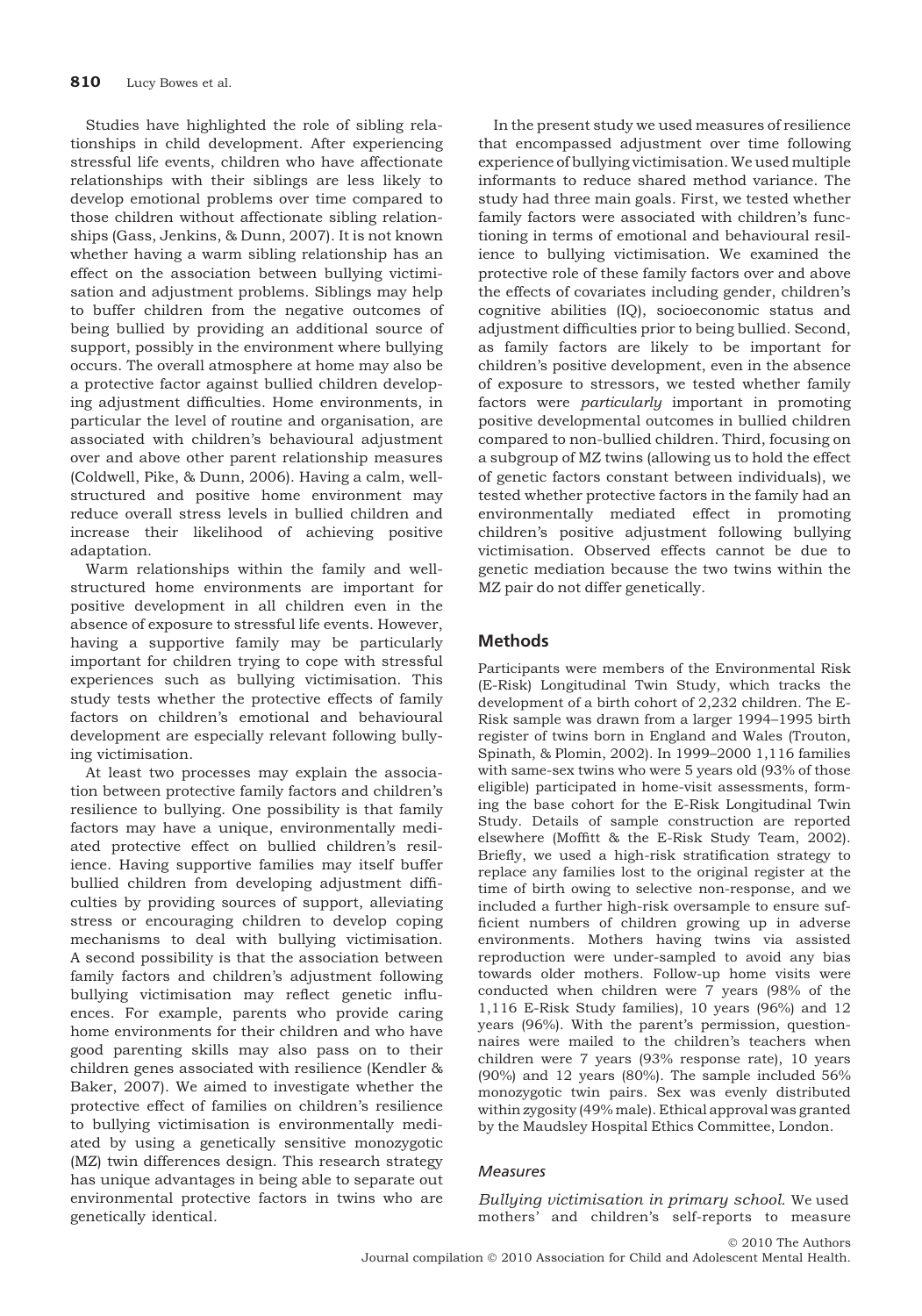bullying victimisation during primary school. We explained that someone is being bullied when another child 1) says mean and hurtful things, makes fun or calls a person mean and hurtful names; 2) completely ignores or excludes someone from their group of friends or leaves them out of things on purpose; 3) hits, kicks, or shoves a person, or locks them in a room; 4) tells lies or spreads rumours about them; and 5) other hurtful things like these. We call it bullying when these things happen often, and when it is difficult for the person being bullied to make it stop. We do not call it bullying when it is done in a friendly or playful way. Mothers were interviewed when children were 7 and 10 years, and asked whether either twin had been bullied by another child, responding 'never', 'yes', or 'frequent'. Mothers reported that 42.1% of children had ever been bullied up to the age of 10 ( $N = 956$ ). The test–retest reliability of victims of bullying was .87 using a sample of 30 parents who were interviewed twice, between 3 and 6 weeks apart. During private interviews with children when they were 12 years, they indicated whether they had been bullied by another child 'never', 'sometimes', or 'a lot', and whether the bullying occurred during primary school. As this report was retrospective, we included only those children reporting frequent bullying during this period. A total of 8.3% of children reported being frequently bullied during primary school  $(N = 196)$ . When a mother or child reported bullying victimisation, the interviewer asked them to describe what happened. Notes taken by the interviewers were later checked by an independent rater to verify that the events reported could be classified as instances of bullying by looking for evidence of (1) repeated harmful actions (2) between children (3) where there is a power difference between the bully and the victim. Both mothers and children provided valid information that adhered to the definition of bullying. In addition, both mothers' and children's reports of early bullying victimisation were similarly associated with children's adjustment outcomes (Shakoor et al., in preparation). A total of 1,022 children (44.7%) were reported by either source as having been bullied when they attended primary school (i.e., when children were approximately 5–10 years). This prevalence rate is similar to that reported by a survey across 34 primary schools in the United Kingdom (Woods & Wolke, 2003).

Emotional and behavioural problems at age 10 and 12 years. We assessed emotional and behavioural problems using the Child Behavior Checklist for mothers (Achenbach, 1991a) and the Teacher's Report Form for teachers (Achenbach, 1991b). Mothers were given the instrument as a face-to-face interview and teachers responded by mail. Both informants rated each item as being 'not true', 'somewhat or sometimes true', or 'very true or often true'. The reporting period was 6 months before the interview. The Emotional Problems scale is the sum of items in the Withdrawn and Anxious/Depressed scales including items such as 'cries a lot', 'feels too guilty', and 'worries' (Somatic Complaints were not included as this scale was not assessed at age 12). The internal consistency reliability scores for mothers and teachers all exceeded .88. Mothers' scores when children were 10 years ranged from 0 to 39 ( $M = 6.64$ , SD = 5.74) and teachers' scores ranged from 0 to 38 ( $M = 4.92$ , SD = 5.83). Mothers' scores at 12 years ranged from 0 to 34 ( $M = 6.45$ , SD = 5.71), and teachers' scores ranged from 0 to 43 ( $M =$ 4.51, SD = 5.50). The Behavioural Problems scale is the sum of items from the Delinquency and Aggression scales. Mothers' scores when children were 10 years ranged from 0 to 57 ( $M = 10.19$ , SD = 8.73), and teachers' scores ranged from 0 to 61 ( $M = 5.45$ , SD = 9.02). Mothers' scores at 12 years ranged from 0 to 55  $(M = 10.14, SD = 8.84)$  and teachers' scores ranged from 0 to 56 ( $M = 5.51$ , SD = 9.50). Mothers' and teachers' emotional and behavioural problems scores at each age were first standardised, summed and then averaged across age to represent children's emotional and behavioural problems over time.

Family factors between 5 and 10 years. We assessed maternal warmth (Caspi et al., 2004) using procedures adapted from the Five Minute Speech Sample method (Magana, Goldstein, Karno, Miklowitz, & Falloon, 1986). Mothers were asked to speak for 5 minutes about each of their children when they were aged 5 and again at age 10. Warmth is a global measure of the whole speech sample and was assessed by the tone of voice, spontaneity, sympathy, and/or empathy towards the child. Warmth was coded on a 6-point scale. High warmth (5) and moderately high warmth (4) were coded when there was definite warmth, enthusiasm, interest in, and enjoyment of the child. Moderate warmth (3) was coded when there was definite understanding, sympathy, and concern but only limited warmth of tone. Some warmth (2) was coded when there was a detached and rather clinical approach, with little or no warmth of tone, but moderate understanding, sympathy, and concern. Very little warmth (1) was rated when there was only a slight amount of understanding, sympathy, or concern or enthusiasm about or interest in the child. No warmth (0) was reserved for respondents who showed a complete absence of the qualities of warmth as defined. Two trained raters coded the tapes of the mothers' speech sample. Inter-rater reliability was established by having the raters individually code audio-tapes describing 40 children. The inter-rater agreement for maternal warmth was  $r =$ .90. The rater was blind to all other E-Risk Study data. Scores for maternal warmth at age 5 (M = 3.36, SD = .98) were significantly associated with scores at age  $10 \, \text{(M)} =$  $3.73$ , SD =  $.89$ ;  $r = .38$ ,  $p < .01$ ).

We assessed sibling warmth (Jaffee, Caspi, Moffitt, Polo-Tomas, & Taylor, 2007) by asking mothers a series of questions about the quality of their children's relationship with one another when the children were aged 7 and 10. Mothers responded on a 3-point scale to six questions (e.g., 'do your twins love each other,' 'do both your twins do nice things for each other'). The internal consistency reliability score at age 7 was .77 and at age 10 was .80. Scores for sibling warmth at age 7 ( $M =$ 10.20, SD = 1.77) were significantly associated with scores at age 10 (M = 9.88, SD = 1.91;  $r = .57$ ,  $p < .01$ ).

Atmosphere at home. Kim-Cohen, Caspi, Rutter, Polo-Tomas, and Moffitt (2006) incorporated items from the Coder's Impression Inventory, which is based on two main inventories, the Home Observation for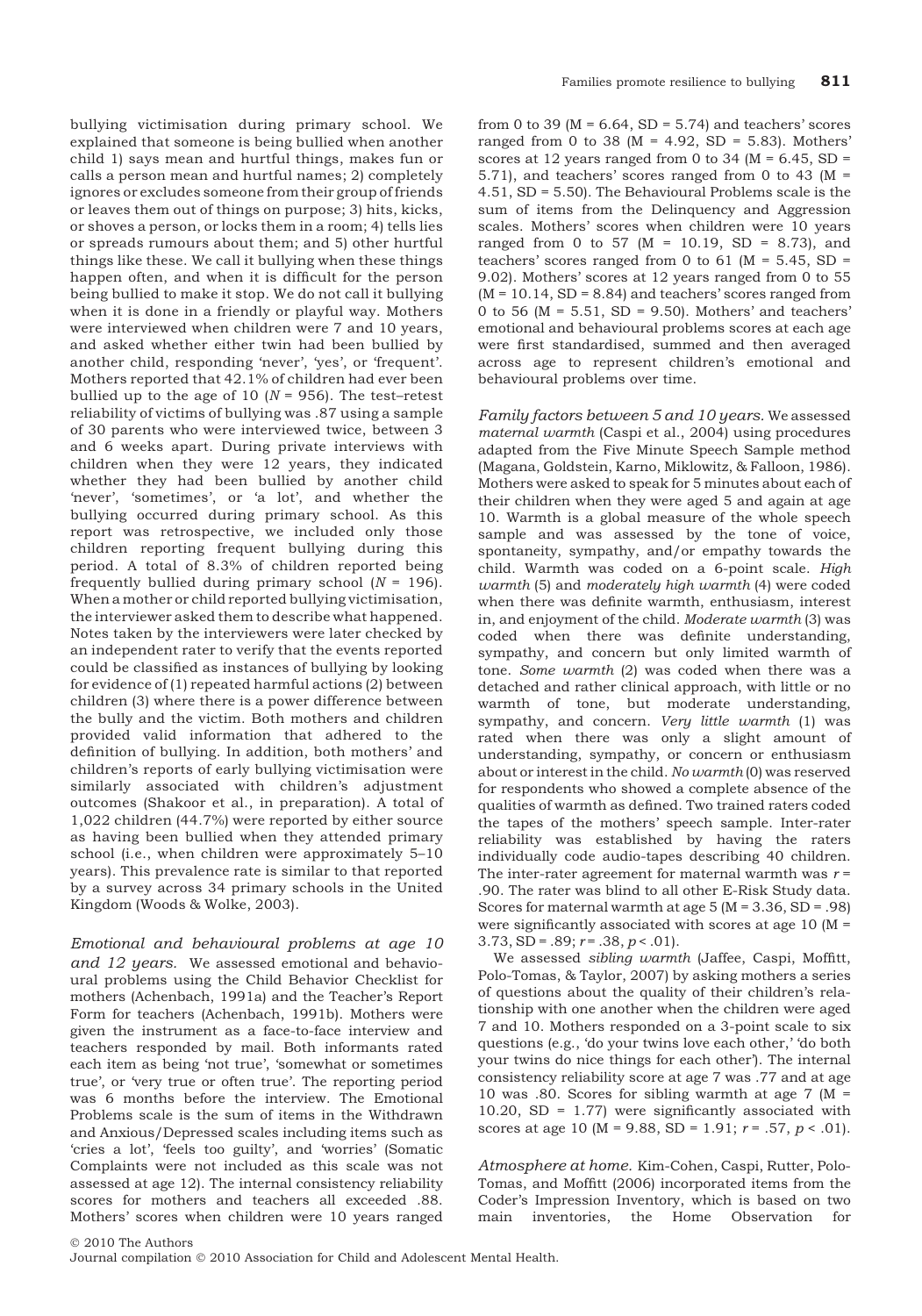Measurement of the Environment (HOME; Bradley & Caldwell, 1977) and the University of Washington Clinic questionnaire (Parent–Child Observations; Webster-Stratton, 1998). The Coder's Impression Inventory was rated immediately following the study visit by interviewers. Interviewers underwent four-day training. The atmosphere at home measure comprised items representing the state of the home (e.g., 'Are visible rooms of the house clean?'), stimulation (e.g., 'Is the children's art displayed in the home?'), happiness (e.g., 'Is this a happy home?') and chaos (e.g., 'Is the house chaotic or overly noisy?'). The internal consistency reliability score at age 7 was .77 and .79 at age 10. Scores for atmosphere at home at age 7 (M =  $26.47$ , SD =  $5.81$ ) were significantly associated with scores at age 10 ( $M = 27.13$ , SD = 5.29;  $r = .58$ ,  $p < .01$ ).

Covariates. To assess children's IQ, each child was individually tested at age 5, using a short form of the Wechsler Preschool and Primary Scale of Intelligence-Revised (Wechsler, 1990) comprising Vocabulary and Block Design subtests. IQs were prorated following procedures described by Sattler (1992). The children's IQs ranged from 52 to 145, and were normally distributed ( $M = 98$ , SD = 14).

When children were aged 5, we assessed socioeconomic disadvantage (Kim-Cohen et al., 2004), using a scale defined as follows: (1) head of household has no educational qualifications; (2) head of household is employed in an unskilled occupation or is not in the labour force; (3) total household gross annual income is less than £10,000; (4) family receives at least one government benefit, excluding disability benefit; (5) family housing is government subsidised; (6) family has no access to a vehicle; and (7) family lives in the poorest of six neighbourhood categories, in an area dominated by government-subsidised housing, low incomes, high unemployment, and single-parent families. Summing across these seven items yielded a composite index of socioeconomic disadvantage, ranging from 0 to 7 (M =  $1.19$ , SD = 1.71).

Baseline emotional and behavioural problems were assessed when the children were aged 5 using the Achenbach family of instruments, similar to the assessments at ages 10 and 12. The internal consistency reliability of the mothers' and the teachers' reports were .84 and .85, respectively. Mothers' scores for children's emotional problems at 5 years ranged from 0 to 36 ( $M = 6.70$ , SD = 5.60), and teachers' scores ranged from 0 to 43 ( $M = 5.43$ , SD = 5.39). Mothers' scores for children's behavioural problems ranged from 0 to 55 ( $M = 12.89$ , SD = 9.14) and teachers' scores ranged from 0 to 59 ( $M = 5.41$ , SD = 8.10).

#### Statistical analyses

Statistical analyses were conducted using STATA 10.0 (STATA, 2005). To provide unbiased statistical estimates that can be generalised to British families with children born in the 1990s, all data reported were corrected with weighting to represent the distribution of maternal age in the UK population with the use of information from the UK General Household Survey (Bennett, Jarvis, Rowlands, Singleton, & Haselden,

1996). Participants in this study were pairs of same-sex twins and hence each family contained data for two children. This resulted in non-independent observations, which were adjusted for with tests based on the sandwich or Huber/White variance estimator (Williams, 2000). All family factors were averaged across assessments and transformed into standardised z-scores. First, we examined the associations between each family factor and children's emotional and behavioural resilience to bullying victimisation using univariate linear regression models. We further examined whether associations remained when we included covariates found to be correlated with children's resilience scores. Second, we tested whether family factors might be especially relevant for bullied children compared to non-bullied children by testing a regression model that included an interaction term (bullying victimisation status by each protective family factor) predicting children's emotional and behavioural problems over time. Third, we studied MZ twin pairs concordant for bullying victimisation to investigate whether differences in a family factor, measured separately for each twin in a pair, had an environmentally mediated protective effect on emotional and behavioural problems. The MZ differences method capitalises on the fact that MZ twins are genetically identical, therefore any differences between MZ twins growing up in the same family are due to environmental reasons – more specifically non-shared environmental factors unique to each twin. Within-pair MZ differences are calculated by subtracting one MZ twin's score in a pair from the other twin's score. By testing whether within-pair differences in a child-specific measure of the environment are associated with differences in children's emotional and behavioural problems amongst a group of bullied MZ twin pairs, we ascertain whether the protective factor exerts an environmentally mediated effect.

# **Results**

# Does being bullied predict emotional and behavioural problems?

Being bullied was associated with emotional and behavioural problems over time, irrespective of children's pre-existing difficulties assessed at age 5. Children bullied during primary school had greater levels of emotional problems at ages 10–12 years ( $M = 12.84$ , SD = 8.22) when compared to children who had not been bullied  $(M = 9.34, SD =$ 6.18), even after controlling for difficulties prior to being bullied ( $t = 8.62$ ,  $p < .01$ ). Bullied children also had higher levels of behavioural problems over time ( $M = 16.62$ , SD = 13.47) compared to nonbullied children ( $M = 12.18$ , SD = 11.02), even after controlling for pre-existing behavioural problems  $(t = 4.94, p < .01).$ 

#### Deriving resilience measures

To derive a measure of emotional resilience to bullying victimisation, we regressed average scores of emotional problems at ages 10 and 12 on levels of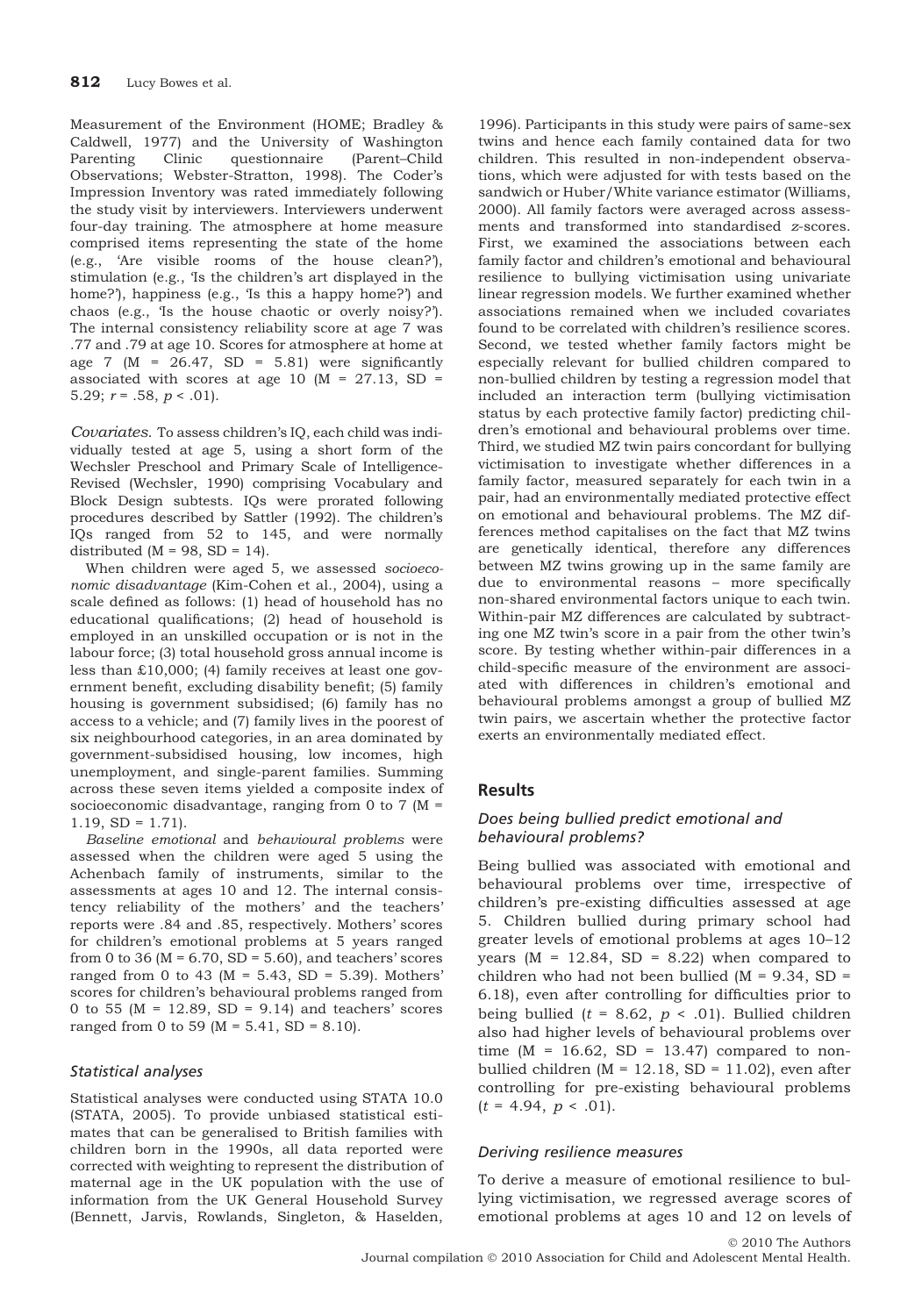bullying victimisation during primary school. We saved and reverse-coded the residual scores (–44.16 to 13.34) so that positive residual scores indicate children with fewer than expected emotional problems over time given their experiences of bullying victimisation. These children can be described as showing 'emotional resilience'. Negative residualised scores indicate vulnerable children with greater than expected emotional problems at ages 10 and 12. We derived a measure of behavioural resilience to bullying victimisation using the same method (–85.51 to 18.32). Scores for emotional and behavioural resilience were correlated  $(r = .40, p < .001)$ .

# Associations between covariates and children's emotional and behavioural resilience to bullying victimisation

Table 1 shows that girls were more likely to be behaviourally resilient to the effects of bullying victimisation compared to boys. Having a lower IQ and growing up with greater levels of SES disadvantage were associated with a decreased likelihood of being both emotionally and behaviourally resilient to the effects of bullying victimisation. Children with high levels of emotional or behavioural problems at age 5, prior to being bullied, were less likely to be resilient.

# Are family factors associated with emotional and behavioural resilience among bullied children?

Univariate regression analyses indicated that family factors were associated with children's emotional and behavioural resilience to bullying victimisation (Table 2). Maternal warmth and atmosphere at home were both more strongly associated with behavioural resilience in boys compared to girls. When controlling for the effects of gender, IQ and SES the associations between maternal warmth, sibling warmth and atmosphere at home with children's emotional and behavioural resilience to bullying victimisation remained significant. Controlling for pre-existing emotional and behavioural problems reduced the

Table 1 Associations between covariates with emotional and behavioural resilience to bullying victimisation

| Covariates                                                                        | Emotional<br>resilience<br>score<br>r or $M(SD)$    | t.     | Behavioural<br>resilience<br>score<br>r or $M(SD)$ | t.               |
|-----------------------------------------------------------------------------------|-----------------------------------------------------|--------|----------------------------------------------------|------------------|
| Gender<br>Male<br>Female<br>IO<br>Socioeconomic<br>disadvantage<br>Age-5 problems | .01(1.05)<br>$.01$ $(.94)$<br>$.18^{*}$<br>$-.15^*$ | $-.02$ | $-.25(1.12)$<br>.25(.79)<br>$.18^{*}$<br>$-.28^*$  | $9.22^{\degree}$ |
| Emotional<br>Behavioural                                                          | $-.40^{\degree}$                                    |        | $-57$                                              |                  |

 $p$  < 001.

association of each protective factor with children's

resilience by 24–52%, but the associations remained significant. Each family factor also had a unique effect on children's emotional and behavioural resilience to bullying victimisation when examined in a multivariate model that included all protective factors (Emotional resilience: maternal warmth: ß = .09,  $p < .001$ ; sibling warmth:  $\beta = .15$ ,  $p < .001$ ; atmosphere at home:  $\beta = .17$ ,  $p < .001$ ; Behavioural resilience: maternal warmth:  $\beta = .12$ ,  $p < .001$ ; sibling warmth:  $\beta = .24$ ,  $p < .001$ ; atmosphere at home:  $\beta = .32, p < .001$ .

# Are family factors especially relevant for bullied children?

We examined whether family factors were more strongly associated with fewer emotional and behavioural problems in bullied children compared to non-bullied children. Significant interaction effects were observed between being bullied and each family factor in predicting children's emotional and behavioural problems. Maternal warmth interacted with bullying victimisation status (i.e., bullied versus non-bullied) in predicting both emotional (ß =  $-1.21, p < .01$  and behavioural ( $\beta = -2.34, p < .01$ ) problems over time. Interaction effects were also observed between sibling warmth and bullying victimisation status (emotional problems:  $\beta = -.75$ ,  $p < .01$ ; behavioural problems:  $\beta = -1.65$ ,  $p < .001$ ), and between atmosphere at home and bullying victimisation status (emotional problems:  $\beta = -.23$ ,  $p <$ .01; behavioural problems:  $\beta = -.44$ ,  $p < .01$ ). Bullied children who had highly supportive families had fewer emotional and behavioural problems over time than bullied children from less supportive families (Figure 1). Although maternal warmth, sibling warmth and a positive atmosphere at home were significantly associated with positive adjustment for both bullied and non-bullied children, the effects of these protective family factors were significantly stronger for bullied children compared to those who had not been bullied.

#### Do family factors exert an environmentallymediated effect on children's emotional and behavioural resilience to bullying victimisation?

Within-pair correlations showed that although bullied MZ twins were similar in their emotional  $(r = .52)$ ,  $p \lt 0.001$ , behavioural ( $r = 0.80$ ,  $p \lt 0.001$ ) and maternal warmth ( $r = .72$ ,  $p < .001$ ) scores, they were not identical. These within-pair differences indicated that we could test for a non-shared environmental effect of maternal warmth, as MZ correlations were less than 1. Differences in maternal warmth were significantly correlated with differences in behavioural problems ( $r = -.25$ ,  $p < .001$ ), indicating that maternal warmth exerts an environmental protective effect on bullied children's likelihood of developing

Journal compilation © 2010 Association for Child and Adolescent Mental Health.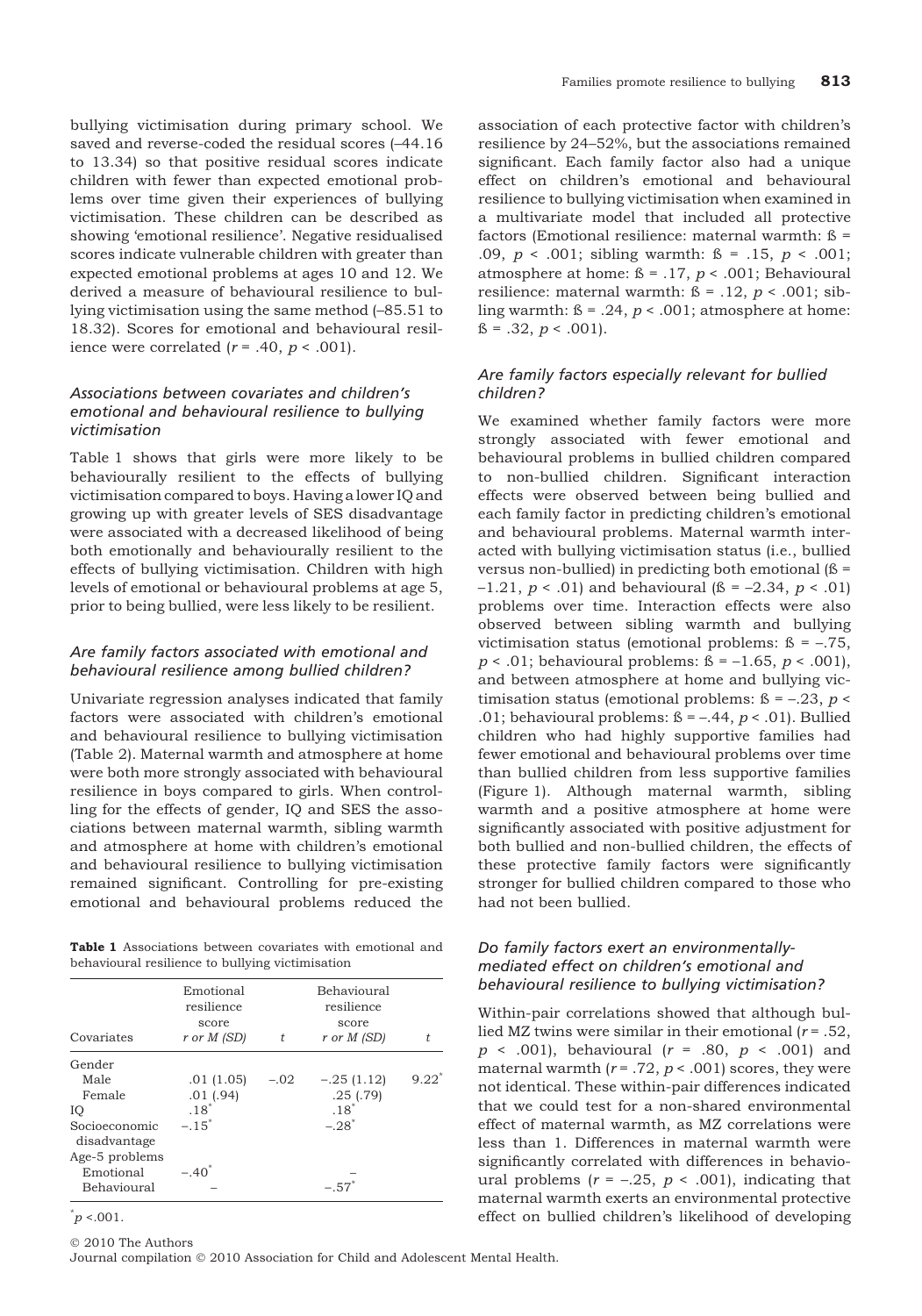| Family factors         | Unadjusted<br>$\beta$ (95% CIs <sup>a</sup> ) |                                              | Adjusted for                           |
|------------------------|-----------------------------------------------|----------------------------------------------|----------------------------------------|
|                        |                                               | Covariates <sup>b</sup><br>$\beta$ (95% CIs) | Baseline problems<br>$\beta$ (95% CIs) |
| Emotional resilience   |                                               |                                              |                                        |
| Maternal warmth        | $.20$ ( $.15 - .26$ )                         | $.17(11-.22)$                                | $.14$ (.09- $.19$ )                    |
| Sibling warmth         | $.23$ ( $.17 - .28$ )                         | $.21$ $(.15-.26)$                            | $.17(0.12 - .22)$                      |
| Atmosphere at home     | $.25$ $(.20-.30)$                             | $.23$ $(.16 - .29)$                          | $.19$ $(.14 - .24)$                    |
| Behavioural resilience |                                               |                                              |                                        |
| Maternal warmth        |                                               |                                              |                                        |
| <b>Boys</b>            | $.37$ $(.29-.45)$                             | $.29$ $(.21-.37)$                            | $.22$ ( $.15 - .30$ )                  |
| Girls                  | $.23$ ( $.17 - .29$ )                         | $.18$ $(.12-.24)$                            | $.11(.06-.16)$                         |
| Sibling warmth         | $.36$ $(.31-.42)$                             | $.29$ $(.23-.34)$                            | $.20$ $(.16 - .25)$                    |
| Atmosphere at home     |                                               |                                              |                                        |
| <b>Boys</b>            | $.48$ $(.40-.56)$                             | $.44$ $(.35-.54)$                            | $.33$ $(.25-.40)$                      |
| Girls                  | $.33$ $(.25-.40)$                             | $.28$ $(.19-.37)$                            | $.22$ $(.16 - .28)$                    |

Table 2 Summary of linear regression models testing for associations between protective family factors and children's emotional and behavioural resilience to bullying victimisation.

 $a$  95% Confidence Intervals;  $b$  IQ, SES and gender.

Note: To investigate whether gender differentially influenced the associations between each family factor and children's resilience to bullying victimisation, an interaction term (gender by family factor) was included in the regression models.



Figure 1 Interaction effects between being bullied and each family factor in predicting children's emotional and behavioural problems

behavioural problems. The bullied twin who received more maternal warmth within a twin-pair had fewer behavioural problems ( $M = .17$ , SD = 1.14) than the twin who received less maternal warmth (M = .37, SD = .98). Differences in maternal warmth were not significantly correlated with differences in emotional scores.

#### **Discussion**

This study investigates the protective role of family factors on children's emotional and behavioural development following experiences of bullying victimisation. Using prospective longitudinal data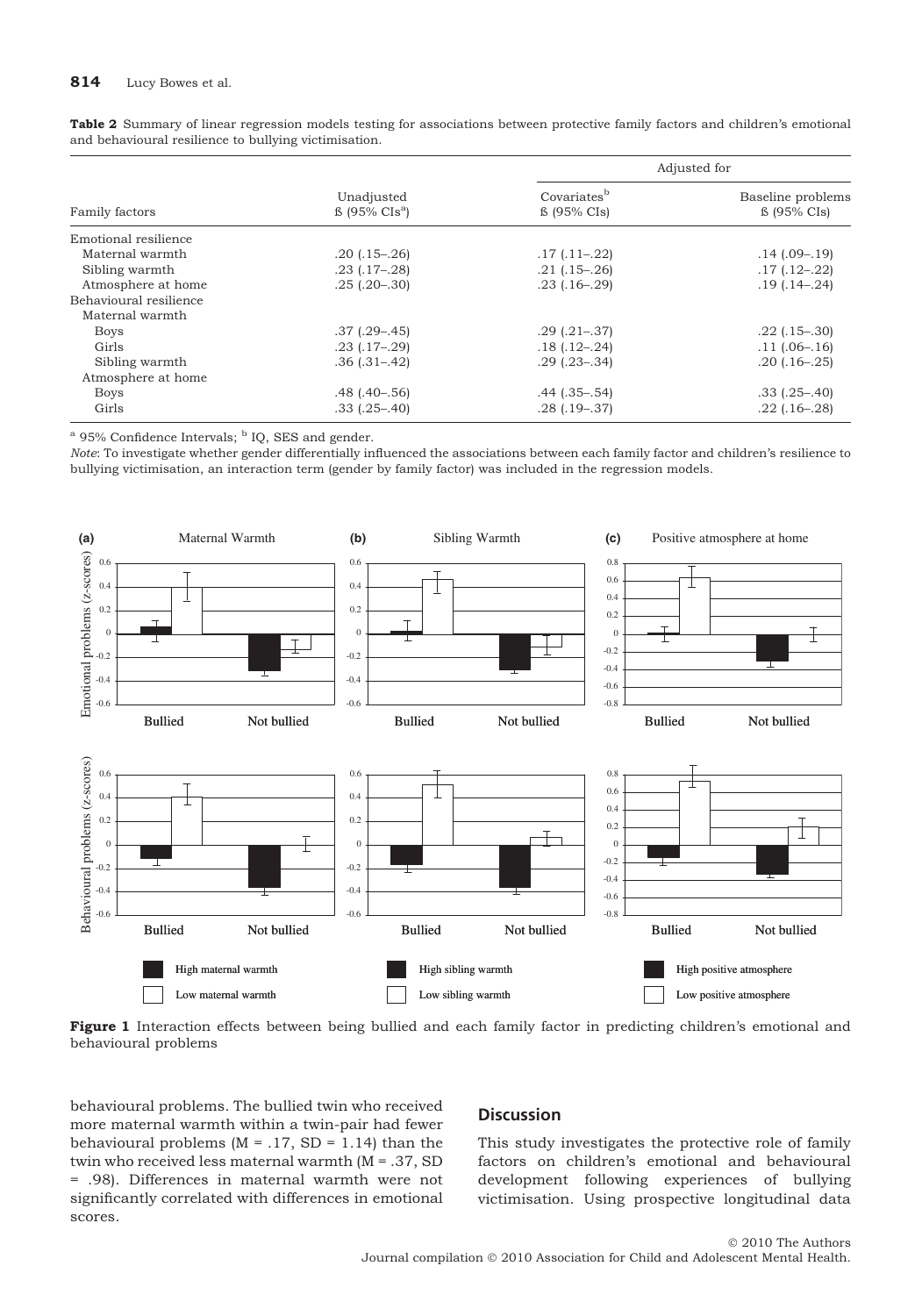from a nationally representative sample of children, our findings show that family factors are uniquely associated with positive emotional and behavioural adaptation over a two-year period following bullying victimisation. We showed that the effects of maternal warmth, sibling warmth and a positive atmosphere at home on emotional and behavioural development were significantly greater for bullied children compared to non-bullied children. Thus warm relationships in families and a positive atmosphere at home are of particular relevance for understanding the risk of adjustment difficulties in the context of bullying victimisation. Finally, this study used a powerful genetically sensitive twin differences design to show that the effect of maternal warmth on bullied children's behavioural adjustment over time is, at least in part, environmentally mediated.

The pathways through which family factors help to buffer children from negative outcomes associated with risk exposure are still not known (Rutter, 1990). Warm relationships within the family were associated with both emotional and behavioural resilience to bullying victimisation. Having a positive parent–child relationship may translate into an opportunity for parents to guide their children in how to cope with bullying experiences. The protective effect of sibling warmth was present over and above the effects of maternal warmth. Therefore, the effects of positive sibling relationships on bullied children's adjustment over time are not dependent on the quality of relationship that exists between mother and child. Siblings can make a unique contribution to bullied children's adjustment over time, perhaps by fulfilling the social needs of children and providing an additional source of support. A calm, well-structured environment at home may help to alleviate symptoms of stress and provide security to children experiencing stressful events outside the home environment. The effects of maternal warmth and a positive atmosphere at home on behavioural adjustment appear to be particularly important for boys compared to girls. It is possible that boys are more sensitive to the effects of these family factors in promoting positive behaviours and discouraging them from 'acting out' in behaviourally inappropriate ways.

Our findings apply to both resilience and vulnerability to bullying victimisation as we used a continuous measure of residual scores. Therefore, low scores for each family factor help to explain why some children have more emotional and behavioural problems than expected given their experience of bullying victimisation. It is possible that the highly resilient children at one end of the continuum may be qualitatively different from children who were more vulnerable following bullying victimisation. We repeated the analyses and compared the top 25th percentile of residual scores with the remaining 75% of the sample using logistic regression analyses. Each of the protective factors was significantly associated with the top 25th percentile of residual

scores for both emotional and behavioural resilience. This indicates that the observed associations do not simply reflect low scores on family factors making children more vulnerable to the effects of being bullied.

We found that the association between maternal warmth and bullied children's behavioural adjustment is environmentally mediated. This indicates that maternal warmth protects against the development of adjustment difficulties for victims of bullying independent of other protective factors common to members of the family in which the bullied twins grew up, including genetic factors. It also indicates that the association between maternal warmth and bullied children's behavioural adjustment does not simply reflect a genetic tendency to both elicit maternal warmth and cope with adversity.

This study has some methodological limitations. First, our sample comprised twins and we cannot be certain that our results generalise to singletons. However, findings on the association between bullying and mental health outcomes in twins are similar to studies of singletons (Arseneault et al., 2006; Nansel, Craig, Overpeck, Saluja, & Ruan, 2004). Second, as mother's reports for both bullying victimisation and children's adjustment outcomes were used, results could be inflated by shared method variance. This potential problem is limited by using multiple measurement modalities (e.g., mother speech sample, home visitor rating, mother and teacher reports). Third, our measure of sibling warmth reflected warmth between twins in a pair, therefore it is possible that the protective effect may be different from siblings of a different age. However, our finding that sibling warmth exerts a protective effect on child adjustment in the context of adversity over and above that of maternal warmth is in keeping with the findings reported for singletons (Gass et al., 2007). Fourth, our findings indicated a protective effect of family factors on children's adjustment at ages 10–12 years. It is possible that other factors are important in older age groups as children begin to spend less time at home. Also, additional outcome measures should be studied in older samples such as alcohol abuse, drug use or self-harm.

Our findings highlight the importance of including families in school-based intervention programmes aimed at reducing difficulties experienced by bullied children. Understanding the mechanisms by which family factors help to buffer children from emotional and behavioural difficulties following bullying victimisation is a particularly important aim for future work on resilience in bullied children and may represent a key area for clinical intervention. Having warm relationships at home may help to reduce stress levels and enable bullied children to develop coping mechanisms. Furthermore, bullied children will benefit from a calm, structured atmosphere at home.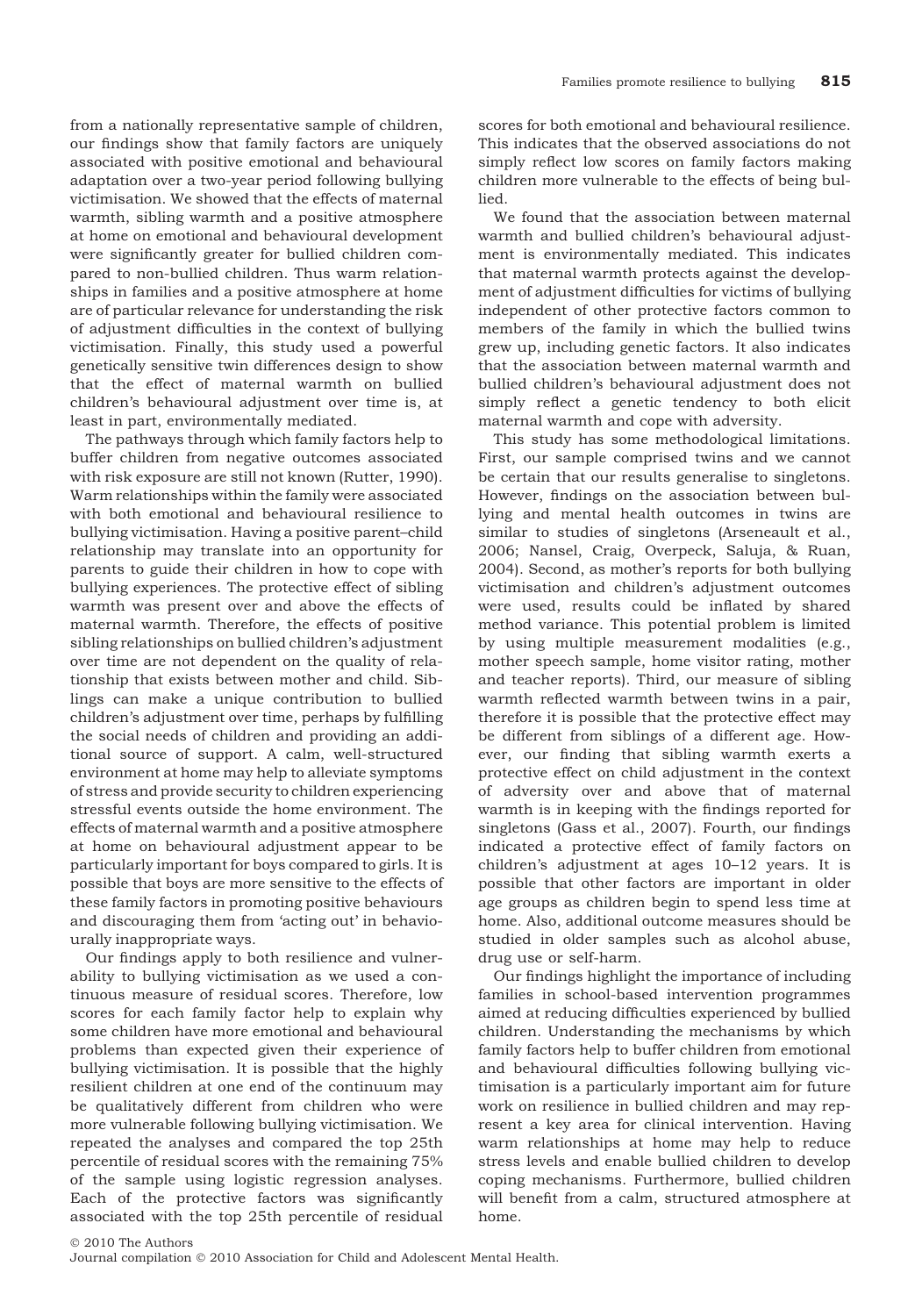#### Acknowledgements

Our thanks to Michael Rutter and Robert Plomin, to Thomas Achenbach for his kind permission to adapt the Child Behavior Checklist and to the members of the E-Risk Study team for their hard work and insights.

Lucy Bowes is supported by the Economic and Social Research Council. Louise Arseneault is supported by a Career Scientist Award from the Department of Health, UK. Barbara Maughan is supported by theMedical Research Council, UK. Avshalom Caspi is a Royal Society Wolfson Research Merit Award holder. The Environmental Risk (E-Risk) Study is funded by the Medical Research Council (UK-MRC grant G9806489). Additional support was provided by the Johan Jacobs Foundation, the British Academy , and the Nuffield Foundation. We are grateful to the Study families and teachers for their participation.

## Correspondence to

Louise Arseneault, Institute of Psychiatry, SGDP Centre, Box Number p080, London, SE5 8AF, United Kingdom. Email: louise.arseneault@kcl.ac.uk

# Key points

- Bullying is a risk factor for a number of adjustment difficulties in childhood, including emotional and behavioural problems.
- Not all bullied children develop adjustment difficulties some 'resilient' children function better than would be expected given their experience of bullying victimisation.
- Warm, supportive and well-structured families help to protect children from the negative outcomes associated with bullying victimisation.
- The effect of maternal warmth on children's behavioural adaptation following bullying victimisation is environmentally-mediated.

#### References

- Achenbach, T.M. (1991a). Manual for the Child Behavior Checklist/4–18 and 1991 Profile. Burlington, VT: University of Vermont, Department of Psychiatry.
- Achenbach, T.M. (1991b). Manual for the Teacher's Report Form and 1991 Profile. Burlington, VT: University of Vermont, Department of Psychiatry.
- Arseneault, L., Walsh, E., Trzesniewski, K., Newcombe, R., Caspi, A., & Moffitt, T.E. (2006). Bullying victimization uniquely contributes to adjustment problems in young children: A nationally representative cohort study. Pediatrics, 118, 130–138.
- Barker, E.D., Arseneault, L., Fontaine, N., & Maughan, B. (2008). The joint development of bullying and victimization in adolescence: Relationships to delinquency and selfharm. Journal of the American Academy of Child and Adolescent Psychiatry, 47, 1030–1038.
- Bennett, N., Jarvis, L., Rowlands, O., Singleton, N., & Haselden, L. (1996). Living in Britain: Results from the General Household Survey. London: HMSO.
- Bradley, R., & Caldwell, B. (1977). Home observation for measurement of the environment: A validation study of screening efficiency. American Journal of Mental Deficiency, 81, 417–420.
- Caspi, A., Moffitt, T.E., Morgan, J., Rutter, M., Taylor, A., Arseneault, L., et al. (2004). Maternal expressed emotion predicts children's antisocial behaviour problems: Using MZ-twin differences to identify environmental effects on behavioural development. Developmental Psychology, 36, 149–161.
- Coldwell, J., Pike, A., & Dunn, J. (2006). Household chaos – links with parenting and child behaviour. Journal of Child Psychology and Psychiatry, 47, 1116–1122.
- Collishaw, S., Pickles, A., Messer, J., Rutter, M., Shearer, C., & Maughan, B. (2007). Resilience to adult psychopathology following childhood maltreatment: Evidence

from a community sample. Child Abuse and Neglect, 31, 211–229.

- Egeland, B., Kalkoske, M., Gottesman, N., & Erickson, M.F. (1990). Preschool behavior problems: Stability and factors accounting for change. Journal of Child Psychology and Psychiatry, 31, 891–909.
- Gass, K., Jenkins, J., & Dunn, J. (2007). Are sibling relationships protective? A longitudinal study Journal of Child Psychology and Psychiatry, 48, 167–175.
- Herba, C.M., Ferdinand, R.F., Stijnen, T., Veenstra, R., Oldehinkel, A.J., Ormel, J., et al. (2008). Victimization and suicide ideation in the TRAILS study: Specific vulnerabilities of victims. Journal of Child Psychology and Psychiatry, 49, 867–876.
- Jaffee, S.R. (2007). Sensitive, stimulating caregiving predicts cognitive and behavioral resilience in neurodevelopmentally at-risk infants. Development and Psychopathology, 19, 631–647.
- Jaffee, S.R., Caspi, A., Moffitt, T.E., Polo-Tomas, M., & Taylor, A. (2007). Individual, family, and neighborhood factors distinguish resilient from non-resilient maltreated children: A cumulative stressors model. Child Abuse and Neglect, 31, 231–253.
- Kendler, K.S., & Baker, J.H. (2007). Genetic influences on measures of the environment: A systemic review. Psychological Medicine, 37, 615–626.
- Kim-Cohen, J., Caspi, A., Rutter, M., Polo-Tomas, M., & Moffitt, T.E. (2006). The caregiving environments provided to children by depressed mothers with or without an antisocial history. American Journal of Psychiatry, 163, 1009–1018.
- Kim-Cohen, J., Moffitt, T.E., Caspi, A., & Taylor, A. (2004). Genetic and environmental processes in young children's resilience and vulnerability to socioeconomic deprivation. Child Development, 75, 651–668.
- Magana, A.B., Goldstein, M.J., Karno, D.J., Miklowitz, J.J., & Falloon, I.R.H. (1986). A brief method for assess-